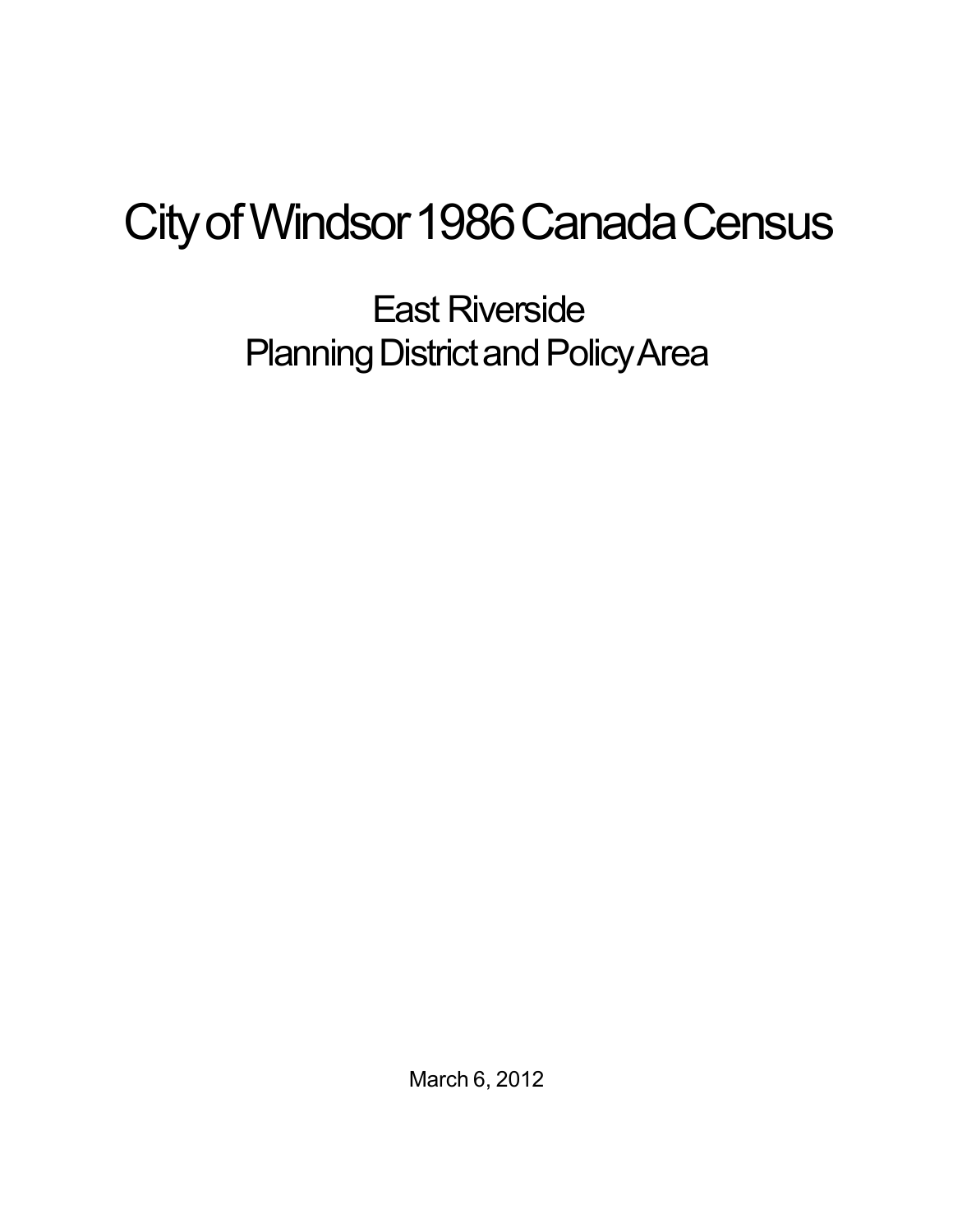## **Table of Contents**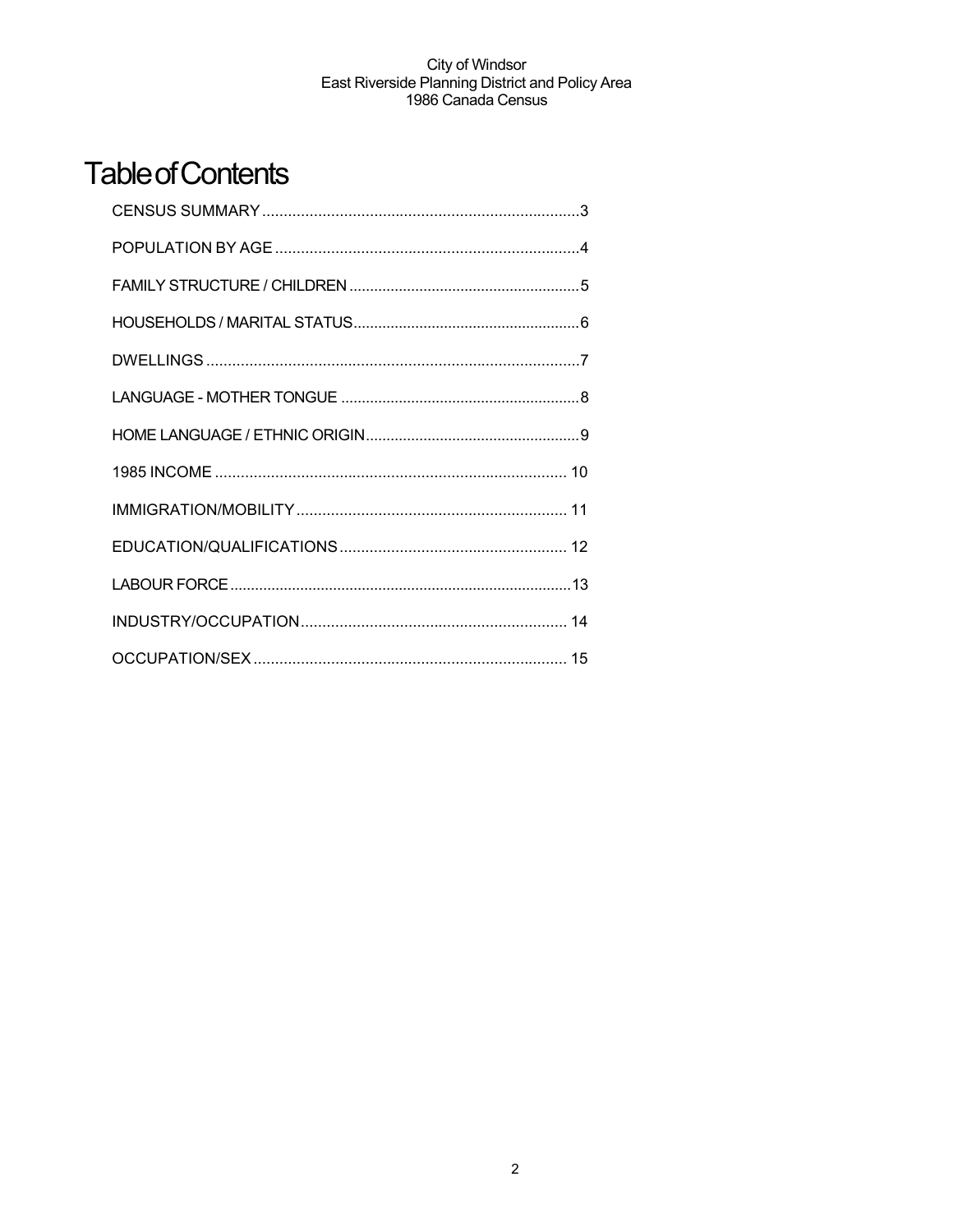## **CENSUS SUMMARY**

| <b>CENSUS SUMMARY</b>          | <b>East Riverside</b> |     |
|--------------------------------|-----------------------|-----|
| Total population (% base)      | 977                   |     |
| By sex:                        |                       |     |
| Male                           | 480                   | 49% |
| Female                         | 495                   | 51% |
| By age:                        |                       |     |
| 0 to 4 years                   | 55                    | 6%  |
| 5 to 19 years                  | 165                   | 17% |
| 20 to 24 years                 | 80                    | 8%  |
| 25 to 34 years                 | 140                   | 14% |
| 35 to 44 years                 | 145                   | 15% |
| 45 to 54 years                 | 105                   | 11% |
| 55 to 64 years                 | 135                   | 14% |
| 65 to 74 years                 | 100                   | 10% |
| 75 years and over              | 45                    | 5%  |
| Average age of population      | 38.8                  |     |
| Total census families (% base) | 290                   |     |
| <b>Husband-wife families</b>   | 260                   | 90% |
| With no children at home       | 120                   | 41% |
| With children at home          | 145                   | 50% |
| Lone-parent families           | 30                    | 10% |
| <b>Total children at home</b>  | 320                   |     |
| Average children per family    | 1.1                   |     |
| Private households (% base)    | 360                   |     |
| <b>Persons in households</b>   | 975                   |     |
| Average persons per household  | 2.7                   |     |
| Occupied dwellings (% base)    | 360                   |     |
| Owned                          | 305                   | 85% |
| Rented                         | 55                    | 15% |
| Single detached house          | 335                   | 93% |
| Apartment 5 or more storeys    |                       | 1%  |
| Other type of dwelling         | 20                    | 6%  |
| 1985 Avg. hhld income (est.)   | 49,624                |     |
|                                |                       |     |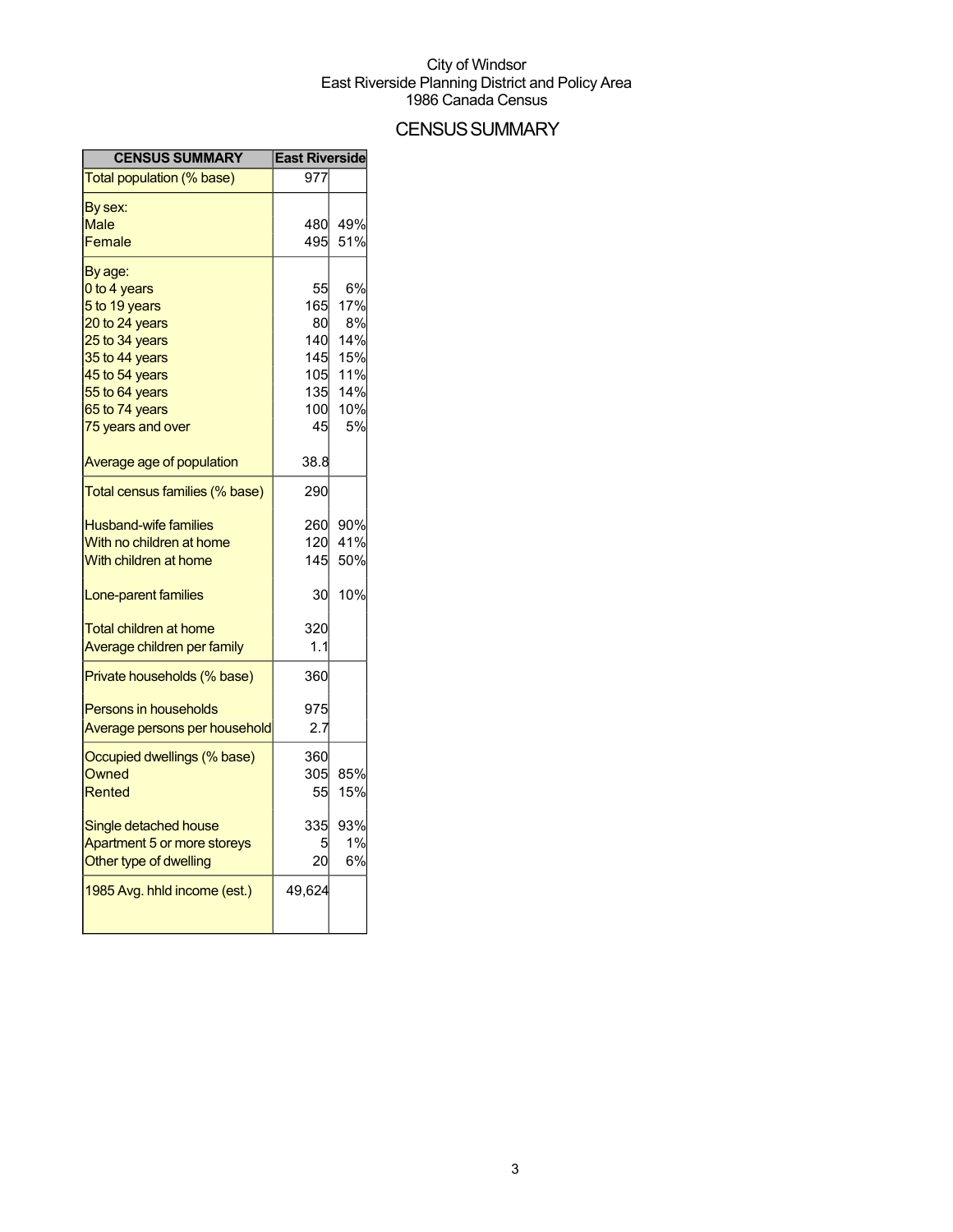## POPULATIONBYAGE

| <b>POPULATION BY AGE East Riverside</b> |      |           |
|-----------------------------------------|------|-----------|
| Total population (% Base)               | 977  |           |
| Average age of population               | 38.8 |           |
| By age:                                 |      |           |
| 0 - 4 years                             | 55   | 6%        |
| 5 - 9 years                             | 60   | 6%        |
| 10 - 14 years                           | 55   | 6%        |
| 15 - 19 years                           | 50   | 5%        |
| 20 - 24 years                           | 80   | 8%        |
| 25 - 34 years                           | 140  | 14%       |
| 35 - 44 years                           | 145  | 15%       |
| 45 - 54 years                           | 105  | 11%       |
| 55 - 64 years                           | 135  | 14%       |
| 65 - 74 years                           | 100  | 10%       |
| 75 years and over                       | 45   | 5%        |
|                                         |      |           |
| <b>Male population</b>                  | 480  | 49%       |
| Average age of males                    | 38.6 |           |
| By age:                                 |      |           |
| 0 - 4 years                             | 25   | 3%        |
| $5 - 9$ years                           | 30   | 3%        |
| 10 - 14 years                           | 25   | 3%        |
| 15 - 19 years                           | 25   | 3%        |
| 20 - 24 years                           | 45   | <b>5%</b> |
| 25 - 34 years                           | 70   | 7%        |
| 35 - 44 years                           | 75   | 8%        |
| 45 - 54 years                           | 55   | 6%        |
| 55 - 64 years                           | 65   | 7%        |
| 65 - 74 years                           | 40   | 4%        |
| 75 years and over                       | 25   | 3%        |
| <b>Female population</b>                | 495  | 51%       |
| Average age of females                  | 38.9 |           |
| By age:                                 |      |           |
| $0 - 4$ years                           | 30   | 3%        |
| 5 - 9 years                             | 30   | 3%        |
| 10 - 14 years                           | 30   | 3%        |
| 15 - 19 years                           | 25   | 3%        |
| 20 - 24 years                           | 35   | 4%        |
| 25 - 34 years                           | 70   | 7%        |
| 35 - 44 years                           | 70   | 7%        |
| 45 - 54 years                           | 50   | 5%        |
| 55 - 64 years                           | 70   | 7%        |
| 65 - 74 years                           | 60   | 6%        |
| 75 years and over                       | 20   | 2%        |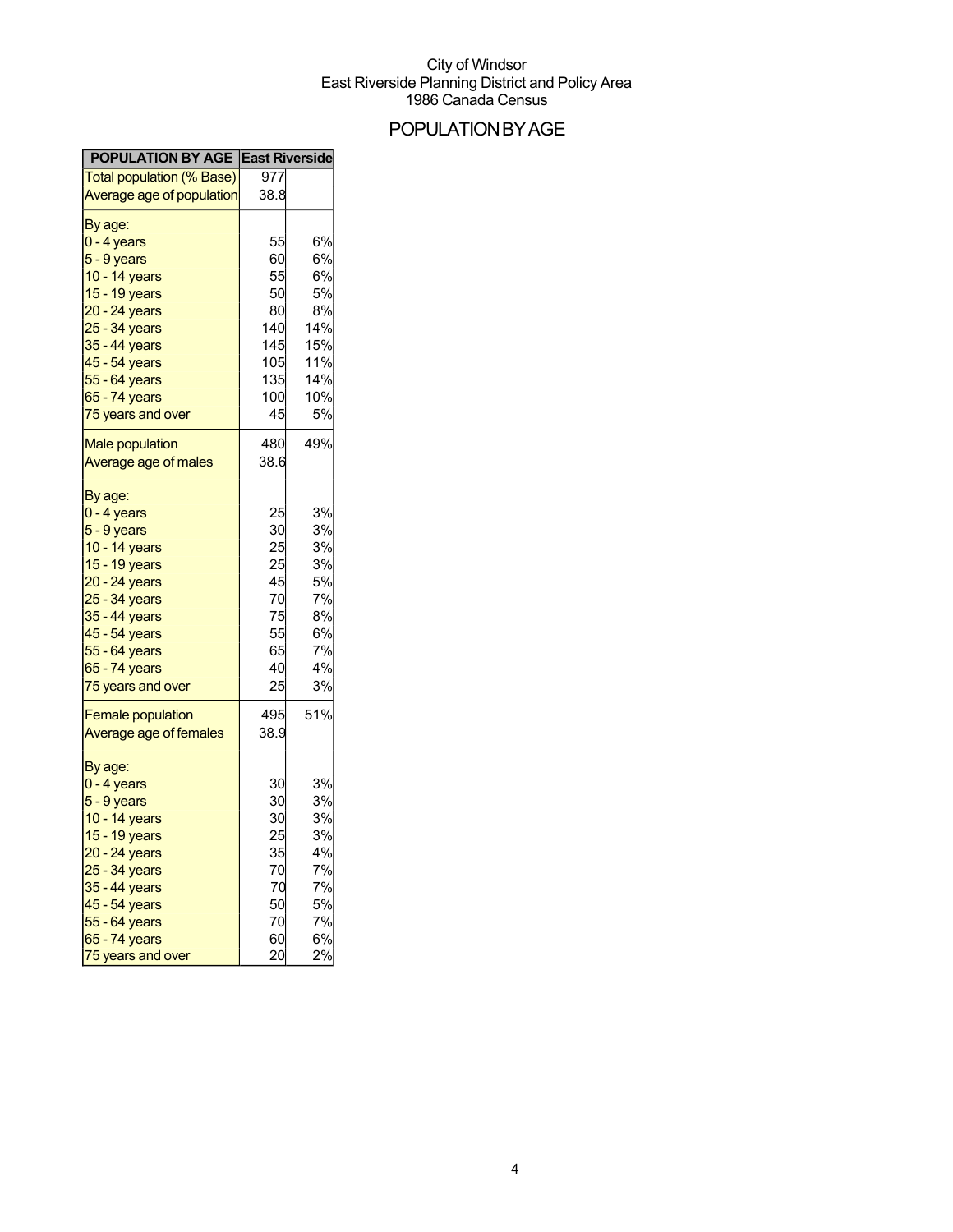## FAMILYSTRUCTURE/CHILDREN

| Total census families (% base)     | 290 |     |
|------------------------------------|-----|-----|
|                                    |     |     |
| By family structure:               |     |     |
| <b>Total husband-wife families</b> | 260 | 90% |
| With no children at home           | 120 | 41% |
| With children at home              | 145 | 50% |
| 1 child                            | 60  | 21% |
| 2 children                         | 50  | 17% |
| 3 or more children                 | 30  | 10% |
|                                    |     |     |
| Lone-parent families               | 30  | 10% |
| Lone male parent                   | 10  | 3%  |
| 1 child at home                    |     | 0%  |
| 2 children at home                 |     | 0%  |
| 3 or more children at home         |     | 0%  |
| Lone female parent                 | 25  | 9%  |
| 1 child at home                    | 10  | 3%  |
| 2 children at home                 |     | 2%  |
| 3 or more children at home         | Ë   | 2%  |
|                                    |     |     |
| Total children at home (%base)     | 320 |     |
| $0 - 5$ years                      | 60  | 19% |
| $6 - 14$ years                     | 105 | 33% |
| 15 - 17 years                      | 30  | 9%  |
| 18 - 24 years                      | 95  | 30% |
| 25 years and over                  | 30  | 9%  |
| Average children/family            | 1.1 |     |

#### **FAMILY STRUCTURE / CHILDREN East Riverside**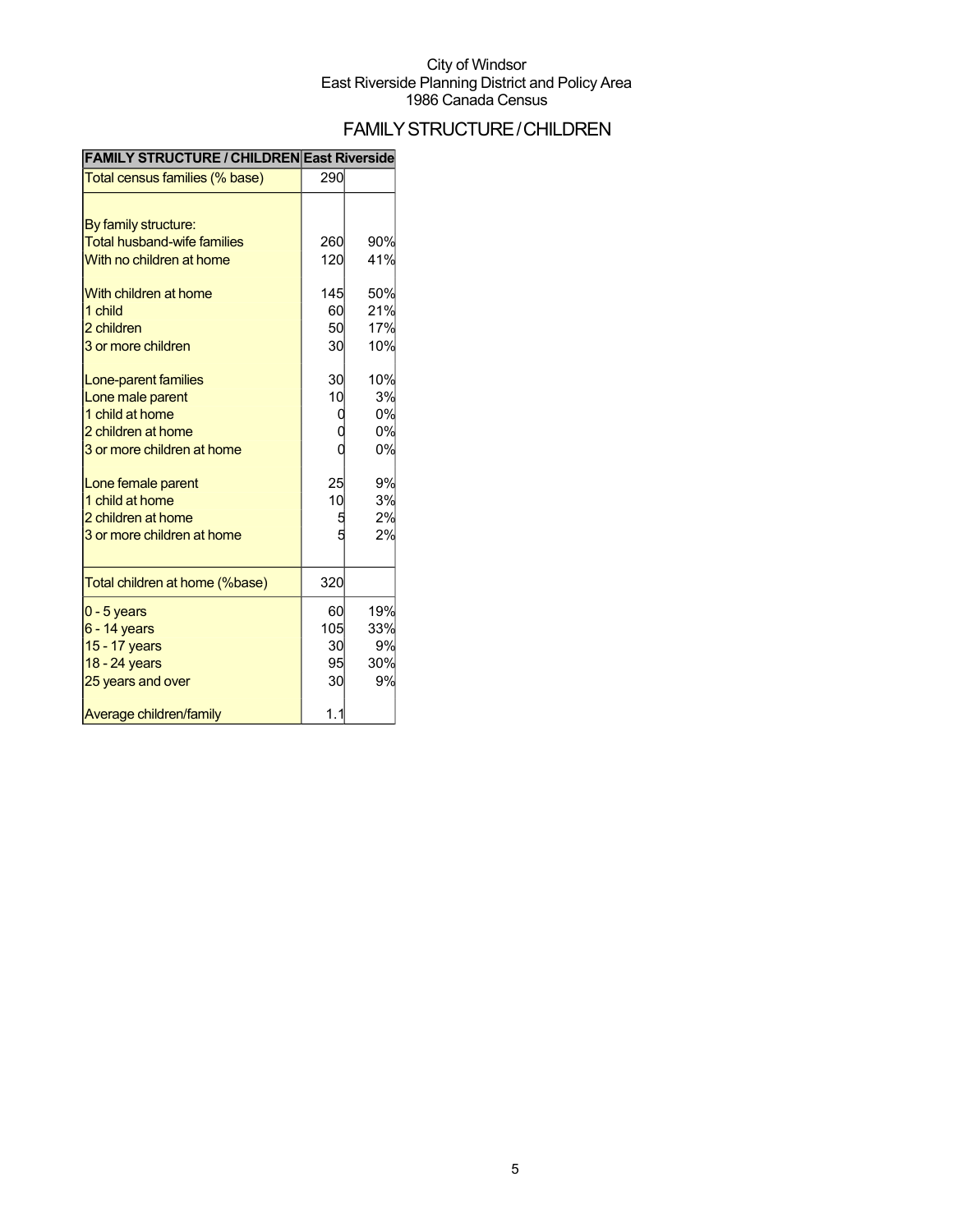## HOUSEHOLDS/MARITALSTATUS

| HOUSEHOLDS / MARITAL STATUS East Riverside                                                                                                         |                              |                                |
|----------------------------------------------------------------------------------------------------------------------------------------------------|------------------------------|--------------------------------|
| Private households (% base)                                                                                                                        | 360                          |                                |
| By size of household:<br>1 person<br>2 persons<br>3 persons<br>4 - 5 persons<br>6 or more persons                                                  | 60<br>125<br>70<br>95<br>10  | 17%<br>35%<br>19%<br>26%<br>3% |
| By number of census families:<br>Non-family households<br><b>Family households</b><br>1 census family<br>2 or more census families                 | 70<br>290<br>285<br>5        | 19%<br>81%<br>79%<br>1%        |
| Persons in private households<br>Average persons per household                                                                                     | 975<br>2.7                   |                                |
| <b>Census families in private</b><br>households (% base)                                                                                           | 290                          |                                |
| By size of census family:<br>2 person family<br>3 persons<br>4 persons<br>5 or more persons                                                        | 135<br>70<br>55<br>30        | 47%<br>24%<br>19%<br>10%       |
| Total population (% base)                                                                                                                          | 975                          |                                |
| By marital status, for persons<br>15 years of age and over:<br>Single (never married)<br><b>Married</b><br>Widowed<br><b>Divorced</b><br>Separated | 190<br>535<br>45<br>25<br>10 | 19%<br>55%<br>5%<br>3%<br>1%   |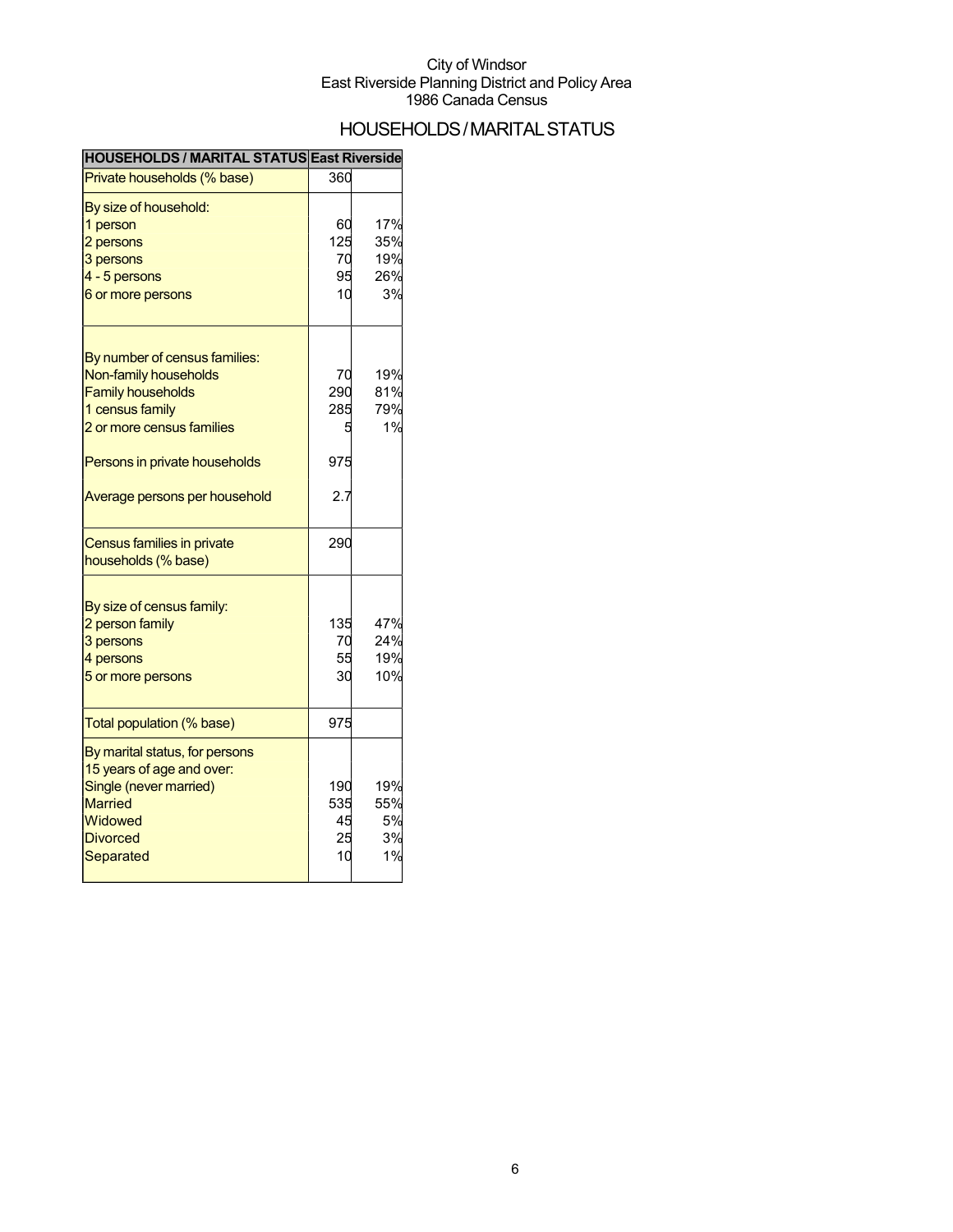## DWELLINGS

| <b>DWELLINGS</b>                                                                                                                                                                       |                                       | <b>East Riverside</b>                     |
|----------------------------------------------------------------------------------------------------------------------------------------------------------------------------------------|---------------------------------------|-------------------------------------------|
| Occupied dwellings (% base)                                                                                                                                                            | 360                                   |                                           |
| By tenure:<br>Rented<br>Owned<br><b>On Reserve</b><br>By dwelling type:<br>Single detached house<br>Apartment 5 or more stories<br><b>Movable dwelling</b><br>All other dwelling types | 55<br>305<br>ი<br>335<br>5<br>0<br>20 | 15%<br>85%<br>0%<br>93%<br>1%<br>0%<br>6% |
| By age of dwelling - total<br><b>Constructed before 1946</b><br>1946 - 1960<br>1961 - 1970<br>1971 - 1980<br>1981 - 1986                                                               | 345<br>90<br>110<br>80<br>45<br>25    | 26%<br>32%<br>23%<br>13%<br>7%            |
| <b>Dwellings with central heat</b><br>Gas<br>Electricity<br>Oil<br><b>Other fuels</b>                                                                                                  | 325<br>290<br>35<br>5<br>5            | 94%<br>84%<br>10%<br>1%<br>1%             |
| <b>Tenant occupied households</b><br>With rent $>=$ 30% hhld inc.<br>Owner occupied households<br>Payments >= 30% hhld. inc.                                                           | 55<br>15<br>290<br>15                 | 27%<br>5%                                 |
|                                                                                                                                                                                        |                                       |                                           |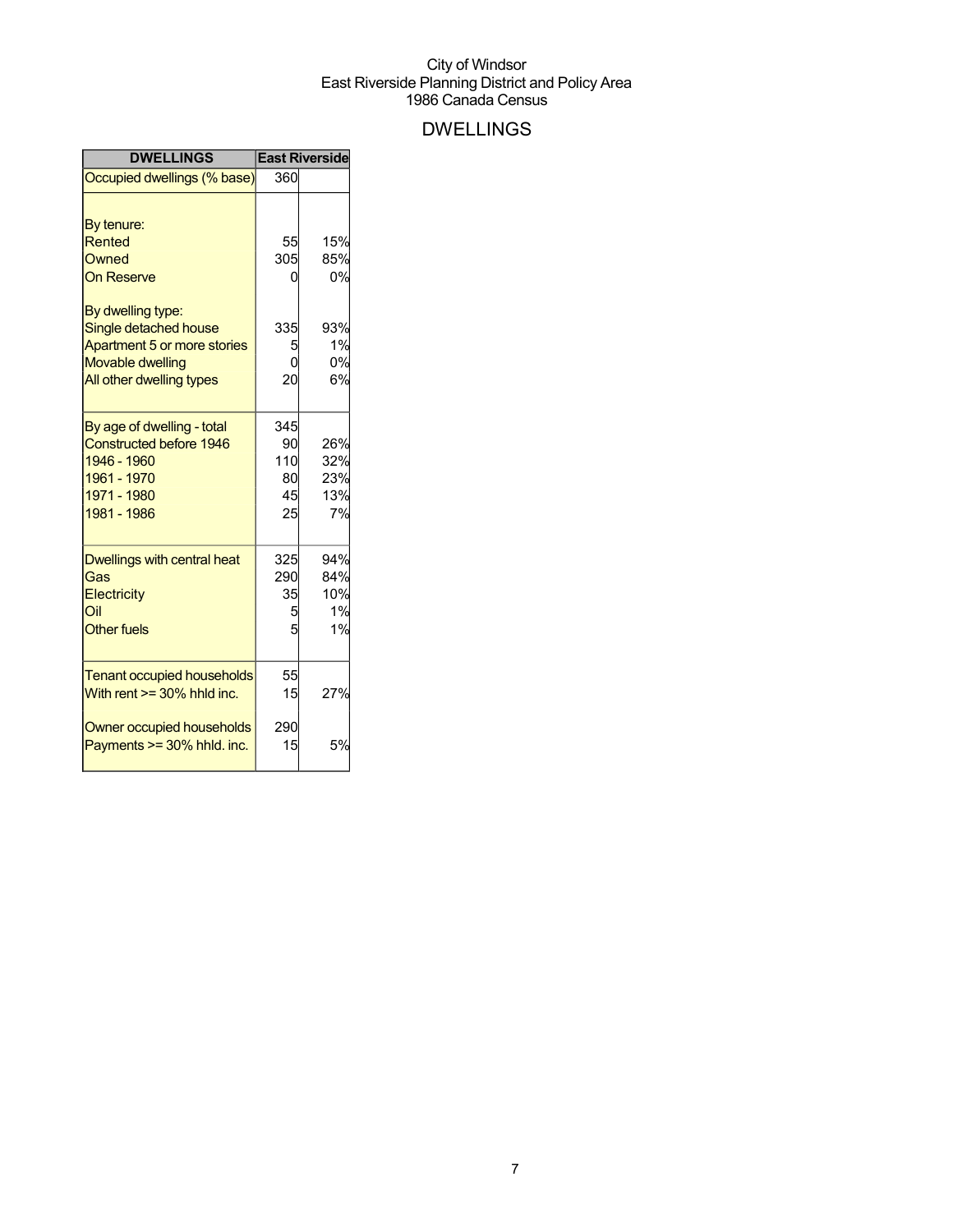## LANGUAGE-MOTHERTONGUE

| <b>LANGUAGE - MOTHER TONGUE East Riverside</b> |        |     |
|------------------------------------------------|--------|-----|
| Total responses (% Base)                       | 975    |     |
|                                                |        |     |
| <b>Total single responses</b>                  | 920    | 94% |
| <b>Total official languages</b>                | 800    | 82% |
| English                                        | 760    | 78% |
| French                                         | 40     | 4%  |
| Total non-official languages                   | 115    | 12% |
| German                                         | 30     | 3%  |
| Chinese                                        |        | 0%  |
| <b>Dutch</b>                                   |        | 1%  |
| Polish                                         | 5<br>5 | 1%  |
| Italian                                        | 30     | 3%  |
| Portuguese                                     |        | 0%  |
| <b>Ukrainian</b>                               |        | 1%  |
| Greek                                          |        | 1%  |
| Languages other than above                     | 20     | 2%  |
| <b>Total multiple responses</b>                | 55     | 6%  |
|                                                |        |     |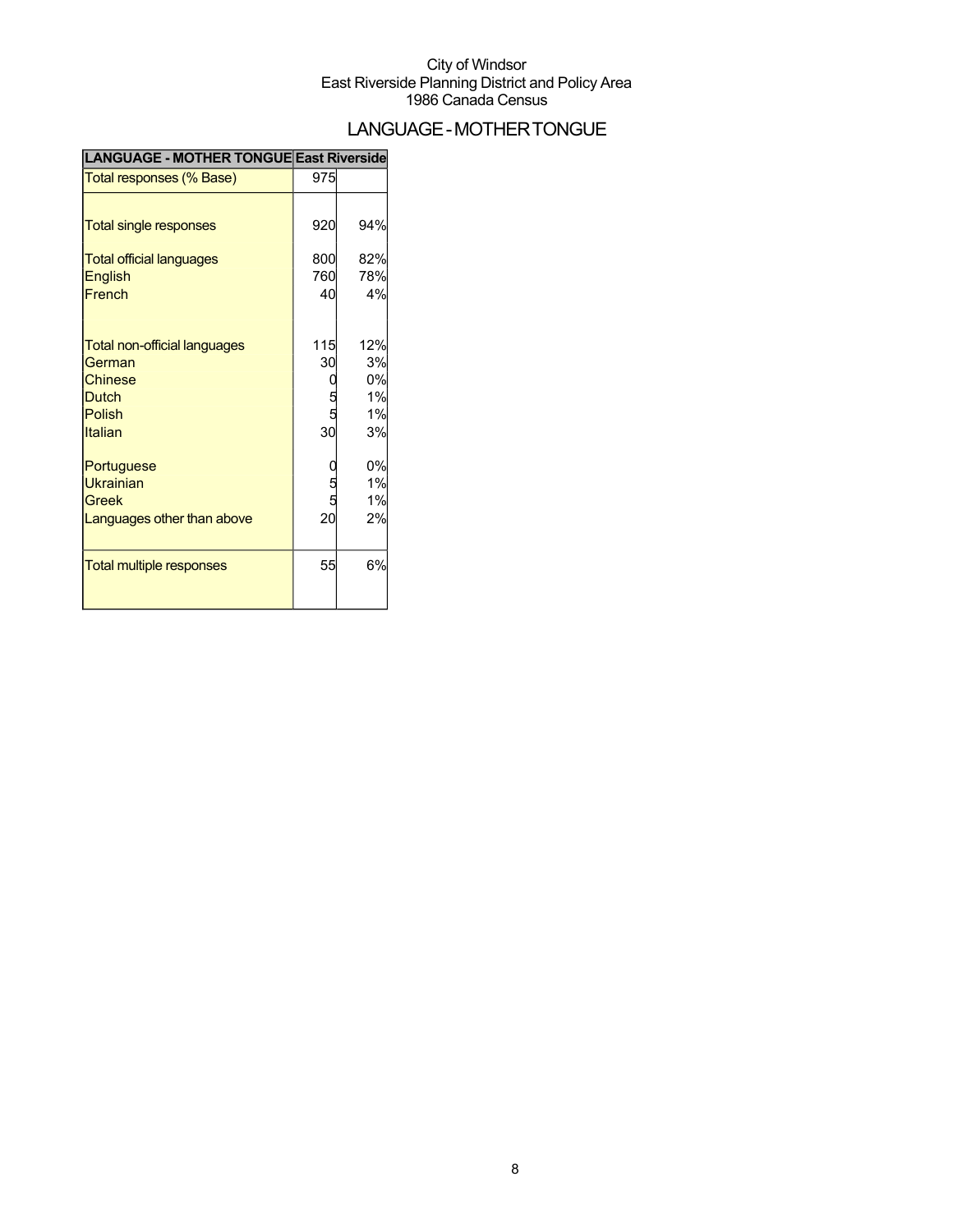## HOME LANGUAGE / ETHNIC ORIGIN

### **HOME LANGUAGE / ETHNIC ORIGIN East Riverside**

| Total population (% base)                                                                                                                                                                                               | 977                                                              |                                                                    |
|-------------------------------------------------------------------------------------------------------------------------------------------------------------------------------------------------------------------------|------------------------------------------------------------------|--------------------------------------------------------------------|
| By home language:<br><b>Total single response</b><br><b>English</b><br>French<br>Italian<br><b>Chinese</b><br>German<br>Portuguese<br><b>Greek</b><br>Other<br>Speak more than one language                             | 890<br>830<br>0<br>25<br>0<br>25<br>0<br>0<br>85                 | 91%<br>85%<br>0%<br>3%<br>0%<br>3%<br>0%<br>0%<br>1%<br>9%         |
| By official language:<br><b>English only</b><br><b>French only</b><br><b>Both English and French</b><br><b>Neither English nor French</b>                                                                               | 900<br>0<br>75<br>0                                              | 92%<br>0%<br>8%<br>0%                                              |
| By ethnic origin:<br>Single origin<br><b>British</b><br>French<br><b>Aboriginal peoples</b><br>German<br>Italian<br>Ukrainian<br><b>Chinese</b><br>Dutch (Netherlands)<br><b>Other</b><br>Reported more than one origin | 595<br>315<br>105<br>0<br>60<br>60<br>10<br>0<br>20<br>20<br>380 | 61%<br>32%<br>11%<br>0%<br>6%<br>6%<br>1%<br>0%<br>2%<br>2%<br>39% |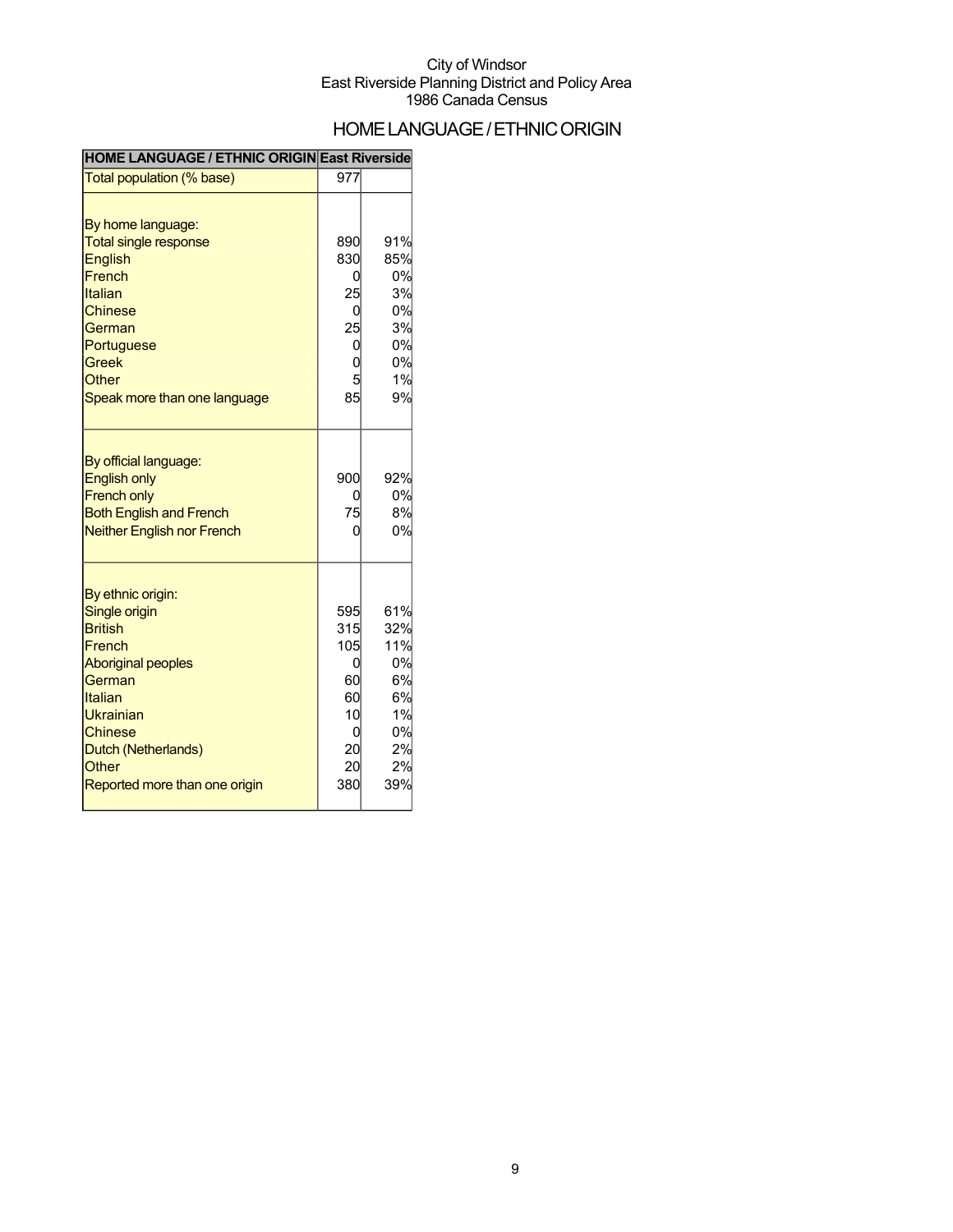### 1985INCOME

| <b>1985 INCOME</b>              | <b>East Riverside</b> |     |
|---------------------------------|-----------------------|-----|
| Total households (% Base)       | 340                   |     |
| By household income:            |                       |     |
| <b>Negative Income</b>          | 0                     | 0%  |
| $$0 - 9,999$                    | 36                    | 11% |
| \$10,000 - 19,999               | 70                    | 21% |
| \$20,000 - 29,999               | 52                    | 15% |
| \$30,000 - 39,999               | 54                    | 16% |
| \$40,000 - 49,999               | 45                    | 13% |
| \$50,000 - 59,999               | 33                    | 10% |
| \$60,000 - 69,999               | 17                    | 5%  |
| \$70,000 - 79,999               | 14                    | 4%  |
| \$80,000 - 99,999               | 9                     | 3%  |
| \$100,000 and over              | g                     | 3%  |
| Aggr. household income (\$'000) | 16,872                |     |
| Average household income \$     | 49,624                |     |
| Males 15 yrs+ with income       | 410                   |     |
| Aggregate income (\$'000)       | 14,357                |     |
| Average total income \$         | 35,017                |     |
| Females 15 yrs+ with income     | 265                   |     |
| Aggregate income (\$'000)       | 3,182                 |     |
| Average total income \$         | 12,008                |     |
| Males 15 yrs+ with employ.inc   | 375                   |     |
| Aggregate income (\$'000)       | 11,977                |     |
| Average employment income \$    | 31,939                |     |
|                                 |                       |     |
| Females 15 yrs+ with emp.inc.   | 165                   |     |
| Aggregate income (\$'000)       | 2,238                 |     |
| Average employment income \$    | 13,564                |     |
| Number of census families       | 300                   |     |
| Aggr. family income (\$'000)    | 15,663                |     |
| Average family income \$        | 52,210                |     |
| Unattached individ. with inc.   | 70                    |     |
| Aggregate income (\$'000)       | 1,798                 |     |
| Average individual income \$    | 25,686                |     |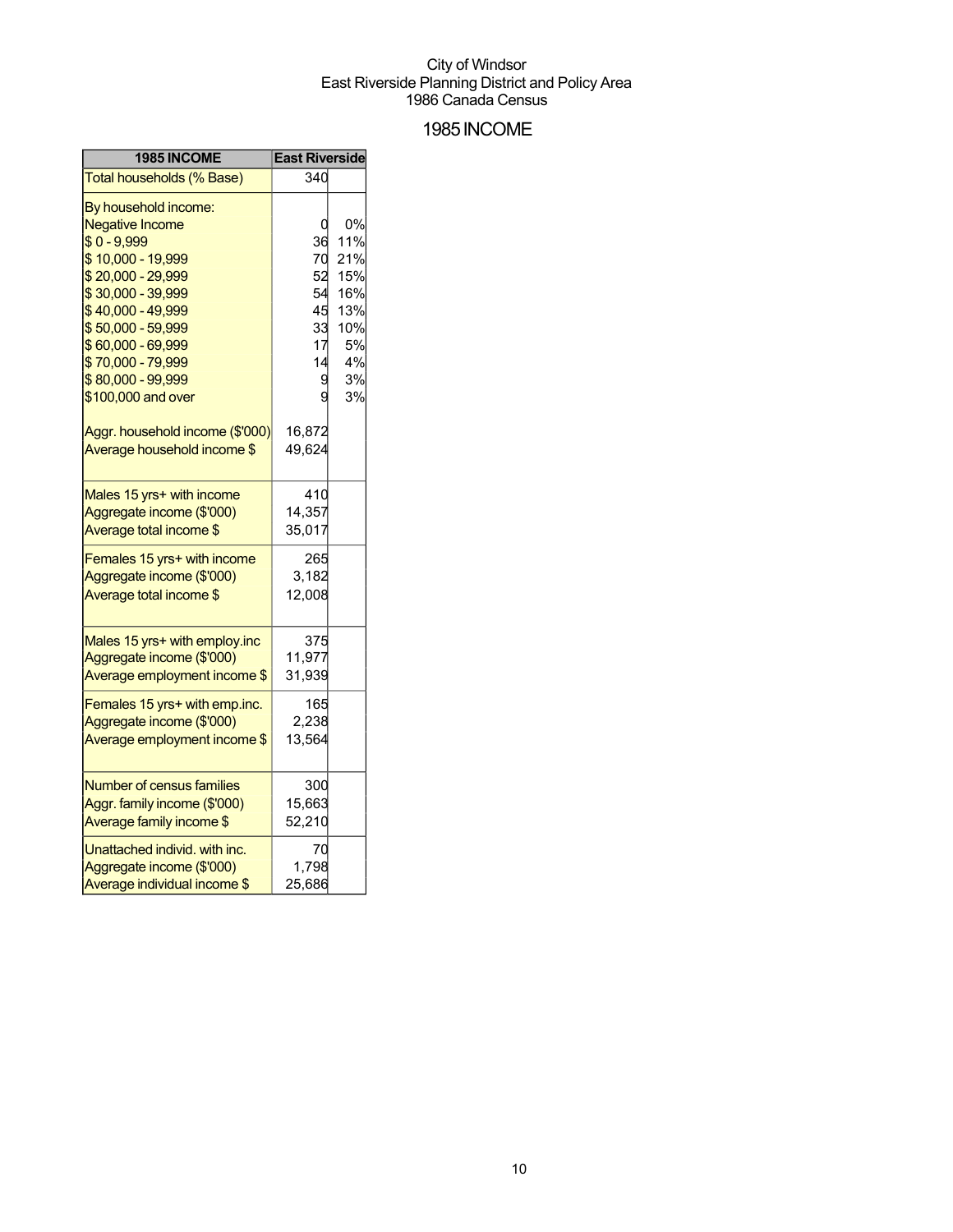## IMMIGRATION/MOBILITY

| <b>IMMIGRATION/MOBILITY East Riverside</b> |     |     |
|--------------------------------------------|-----|-----|
| <b>Total population (% Base)</b>           | 975 |     |
| By citizenship:                            |     |     |
| Canadian                                   | 915 | 94% |
| <b>Other than Canadian</b>                 | 60  | 6%  |
|                                            |     |     |
| By immigration status:                     |     |     |
| Non-immigrant population                   | 770 | 79% |
| Born in province of res.                   | 715 | 73% |
| Born in another province                   | 60  | 6%  |
| Immigrant population                       | 205 | 21% |
| <b>United States of America</b>            | 50  | 5%  |
| <b>Other Americas</b>                      | 0   | 0%  |
| <b>United Kingdom</b>                      | 50  | 5%  |
| <b>Other Europe</b>                        | 110 | 11% |
| Africa                                     | C   | 0%  |
| Asia                                       |     | 0%  |
| Other                                      |     | 0%  |
|                                            |     |     |
| Immigrant population - total               | 205 |     |
| By period of immigration:                  |     |     |
| Before 1946                                | 30  | 15% |
| 1946 - 1966                                | 110 | 54% |
| 1967 - 1977                                | 35  | 17% |
| 1978 - 1982                                | 25  | 12% |
| 1983 - 1986                                | F   | 2%  |
|                                            |     |     |
| By age at time of immigration:             |     |     |
| 0 - 4 years                                | 40  | 20% |
| $5 - 19$ years                             | 50  | 24% |
| 20 years and over                          | 115 | 56% |
|                                            |     |     |
| By mobility status:                        |     |     |
| Persons 5 years and over                   | 905 |     |
| Non-movers (same address)                  | 635 | 70% |
| <b>Movers</b>                              | 265 | 29% |
| Non-migrants (same place)                  | 180 | 20% |
| <b>Migrants</b>                            | 85  | 9%  |
| From same province                         | 75  | 8%  |
| From other province                        | 5   | 1%  |
| <b>From outside Canada</b>                 | 5   | 1%  |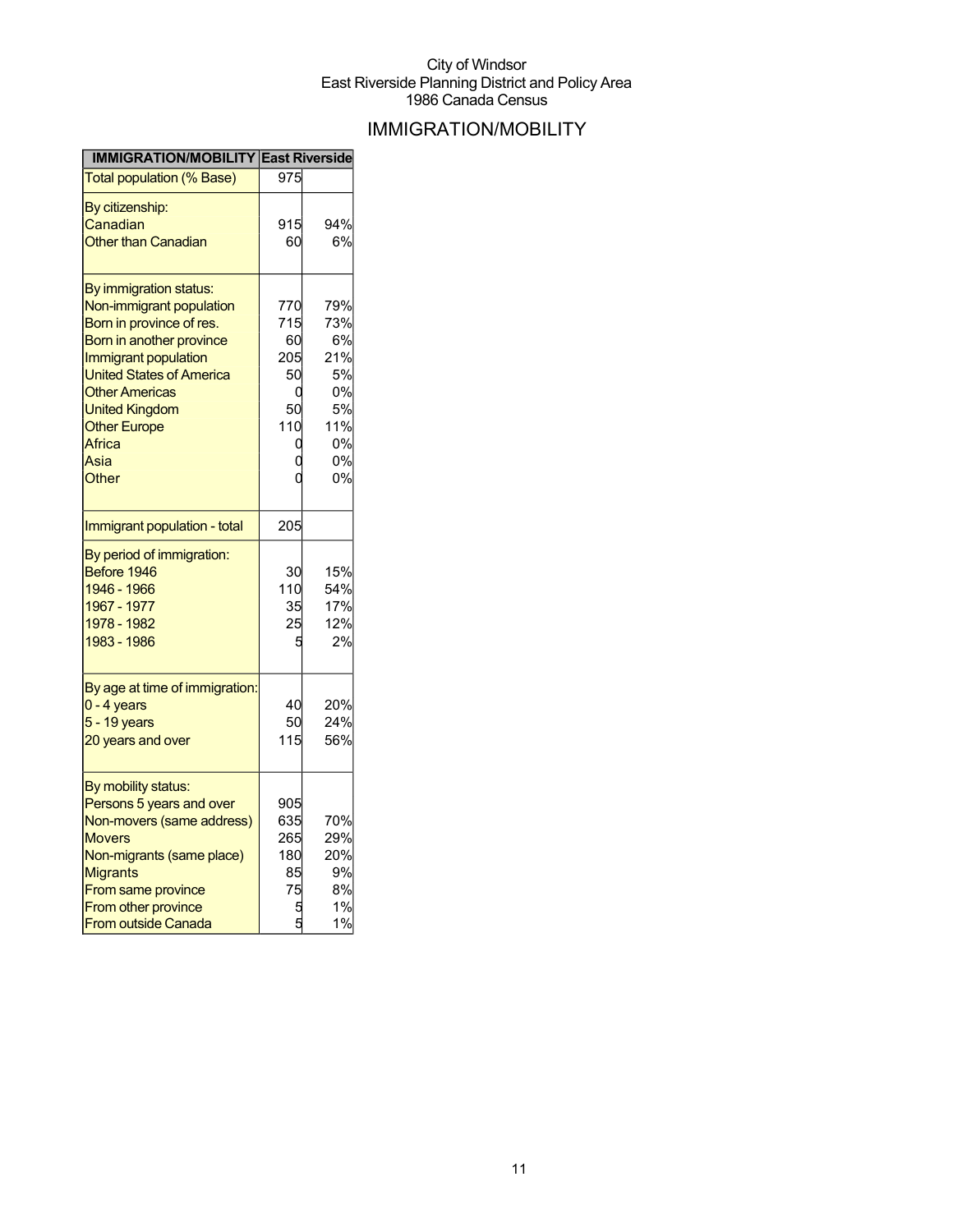## EDUCATION/QUALIFICATIONS

| <b>EDUCATION/QUALIFICATIONS East Riverside</b>                                                                                                                                                                                                                                                                                                                                           |                                              |                                                                         |
|------------------------------------------------------------------------------------------------------------------------------------------------------------------------------------------------------------------------------------------------------------------------------------------------------------------------------------------------------------------------------------------|----------------------------------------------|-------------------------------------------------------------------------|
| Total population 15+ years                                                                                                                                                                                                                                                                                                                                                               | 780                                          |                                                                         |
| By highest level of schooling:<br>Less than grade 9<br>Grade 9 - 13, no sec. cert.<br>Grade 9 - 13, second. cert.<br>Trade certificate/diploma<br>University without degree<br>University with degree                                                                                                                                                                                    | 65<br>255<br>95<br>230<br>45<br>80           | 8%<br>33%<br>12%<br>29%<br>6%<br>10%                                    |
| Postsecondary educated<br>population - total (% Base)                                                                                                                                                                                                                                                                                                                                    | 280                                          |                                                                         |
| By field of study:<br>Male with postsecondary educ.<br>Education/recreat./counsell.<br>Fine and applied arts<br>Humanities & related fields<br>Social sciences & rel. field<br>Commerce/management/bus.adm.<br>Agricult. & biolog. sciences<br>Engineering & applied scienc<br>Technic.& trades (eng & sci)<br>Health prof. science & tech.<br>Mathematics & phys. sciences<br>All other | 210<br>10<br>40<br>10<br>20<br>90<br>25<br>C | 75%<br>2%<br>4%<br>0%<br>2%<br>14%<br>4%<br>7%<br>32%<br>9%<br>0%<br>0% |
| Female with postsecond. educ.<br>Education/recreat./counsell.<br>Fine and applied arts<br>Humanities & related fields<br>Social sciences & rel. field<br>Commerce/management/bus.adm.<br>Agricult. & biolog. sciences<br>Engineering & applied scienc<br>Technic.& trades (eng & sci)<br>Health prof. science & tech.<br>Mathematics & phys. sciences<br>All other                       | 70<br>0<br>10<br>20<br>5<br>25               | 25%<br>2%<br>2%<br>0%<br>4%<br>7%<br>2%<br>2%<br>0%<br>9%<br>0%<br>0%   |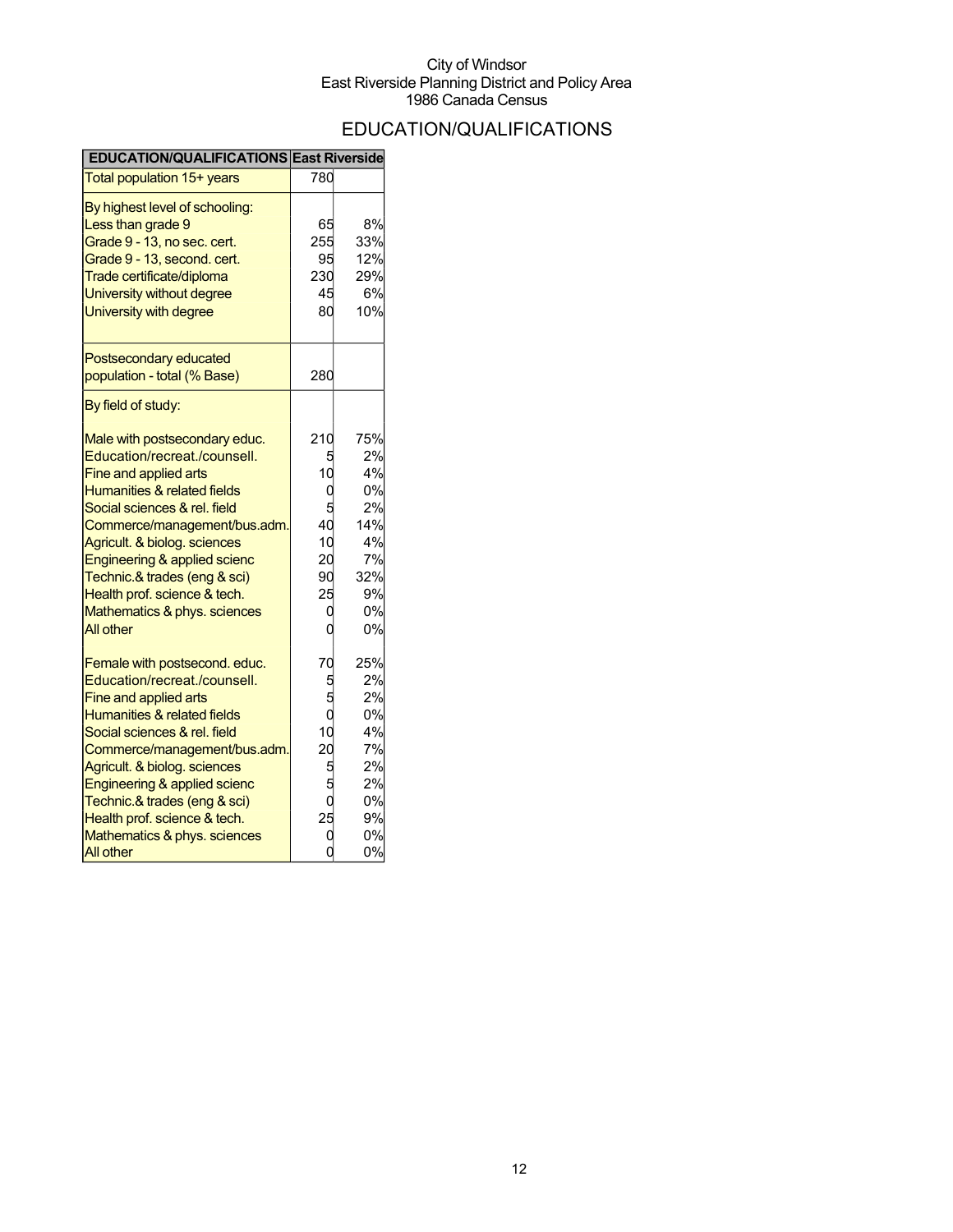## **LABOUR FORCE**

| <b>LABOUR FORCE</b>                                                                                                                                                   |                                                 | <b>East Riverside</b>          |
|-----------------------------------------------------------------------------------------------------------------------------------------------------------------------|-------------------------------------------------|--------------------------------|
| Total population 15+ years<br>Total labour force 15+ years<br>Employed<br>Unemployed<br>Persons not in labour force<br><b>Participation rate</b><br>Unemployment rate | 780<br>525<br>500<br>25<br>260<br>67.31<br>4.76 | 67%<br>64%<br>3%<br>33%        |
| Male population 15+ years<br><b>Labour force</b><br>Employed<br>Unemployed<br>Not in labour force<br><b>Participation rate</b><br>Unemployment rate                   | 430<br>360<br>340<br>20<br>75<br>83.72<br>5.56  | 55%<br>46%<br>44%<br>3%<br>10% |
| Female population 15+ years<br><b>Labour force</b><br>Employed<br>Unemployed<br>Not in labour force<br><b>Participation rate</b><br>Unemployment rate                 | 350<br>165<br>160<br>185<br>47.14<br>3.03       | 45%<br>21%<br>21%<br>1%<br>24% |
| Males- all classes of worker<br><b>Paid worker</b><br>Self-employed                                                                                                   | 360<br>330<br>25                                | 92%<br>7%                      |
| <b>Females-all classes of worker</b><br><b>Paid worker</b><br>Self-employed                                                                                           | 165<br>165                                      | 100%<br>0%                     |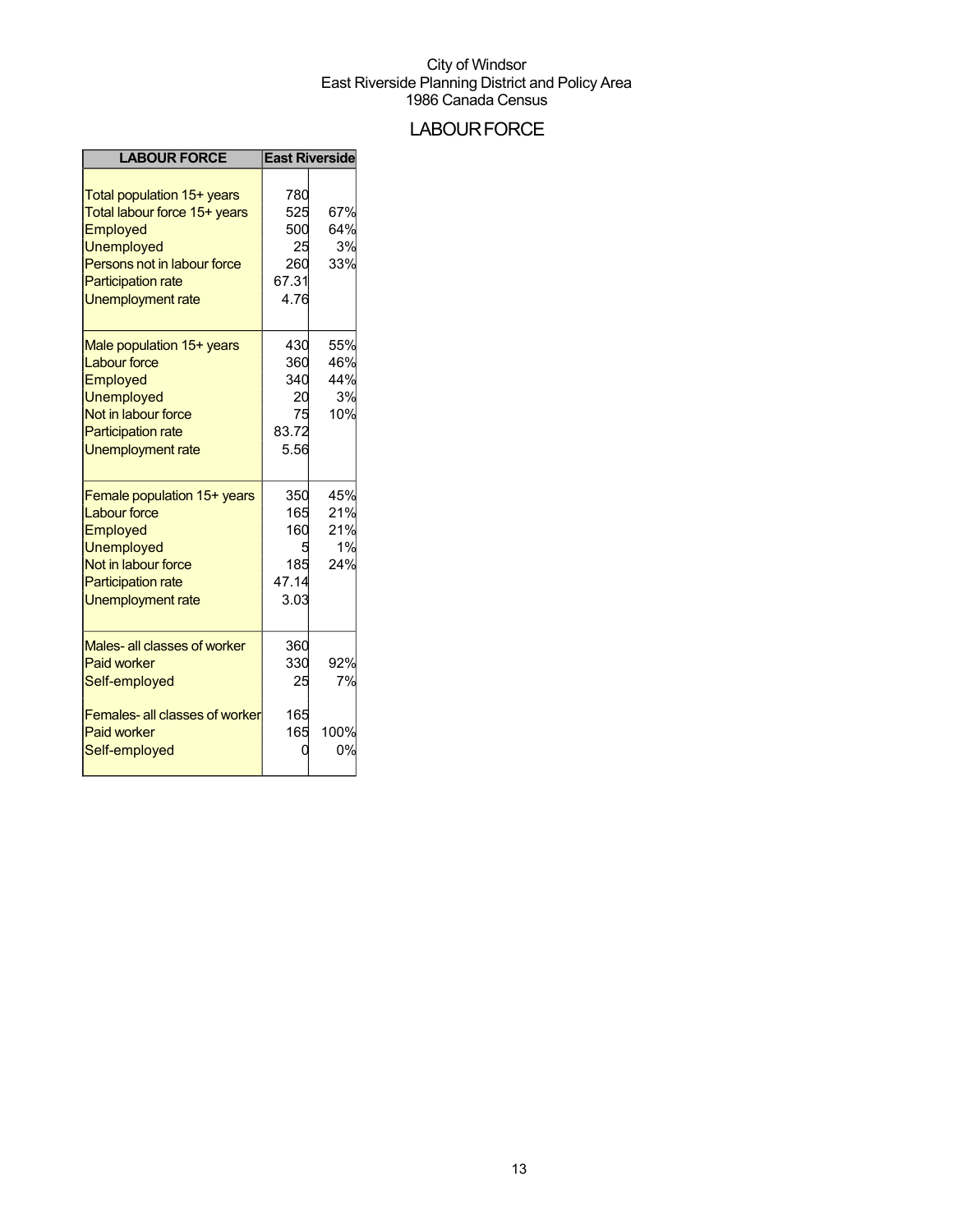## INDUSTRY/OCCUPATION

| <b>INDUSTRY/OCCUPATION East Riverside</b> |     |     |
|-------------------------------------------|-----|-----|
| perienced labour force                    |     |     |
| By Industry: (% Base)                     | 520 |     |
| <b>Agricultural &amp; rel.services</b>    | 0   | 0%  |
| Other primary industries                  | N   | 0%  |
| Manufacturing                             | 175 | 34% |
| Construction                              | 30  | 6%  |
| <b>Transportation &amp; storage</b>       | 0   | 0%  |
| Communication & oth. utility              | 20  | 4%  |
| <b>Wholesale trade</b>                    | 20  | 4%  |
| <b>Retail trade</b>                       | 55  | 11% |
| <b>Finance and insurance</b>              | 15  | 3%  |
| Real estate & insur. agents               | 25  | 5%  |
| <b>Business service</b>                   | 45  | 9%  |
| Government service                        | 25  | 5%  |
| <b>Educational service</b>                | 25  | 5%  |
| <b>Health &amp; social service</b>        | 20  | 4%  |
| Accommodation, food, beverag              | 35  | 7%  |
| Other service industries                  | 25  | 5%  |
|                                           |     |     |
| <b>Experienced labour force</b>           |     |     |
| by occupation: (% Base)                   | 520 |     |
|                                           |     |     |
| Managerial, administrative                | 90  | 17% |
| Nat. science, eng. & math.                | 15  | 3%  |
| Soc. sc., religion & artist.              | 15  | 3%  |
| <b>Teaching &amp; related</b>             | 15  | 3%  |
| <b>Medicine &amp; health</b>              | 40  | 8%  |
| <b>Clerical &amp; related</b>             | 80  | 15% |
| <b>Sales</b>                              | 25  | 5%  |
| Service                                   | 75  | 14% |
| <b>Farming &amp; horticultural</b>        | 5   | 1%  |
| Other primary industries                  | 0   | 0%  |
| Processing                                | 15  | 3%  |
| Machining & related                       | 10  | 2%  |
| Prod. fabric./assemb./repair              | 95  | 18% |
| <b>Construction trades</b>                | 35  | 7%  |
| Transport equipmnt. operat.               | 5   | 1%  |
| Material handling & related               | 15  | 3%  |
| Oth. crafts & equip. operat.              | 5   | 1%  |
| Occupations not classified                | 10  | 2%  |
|                                           |     |     |